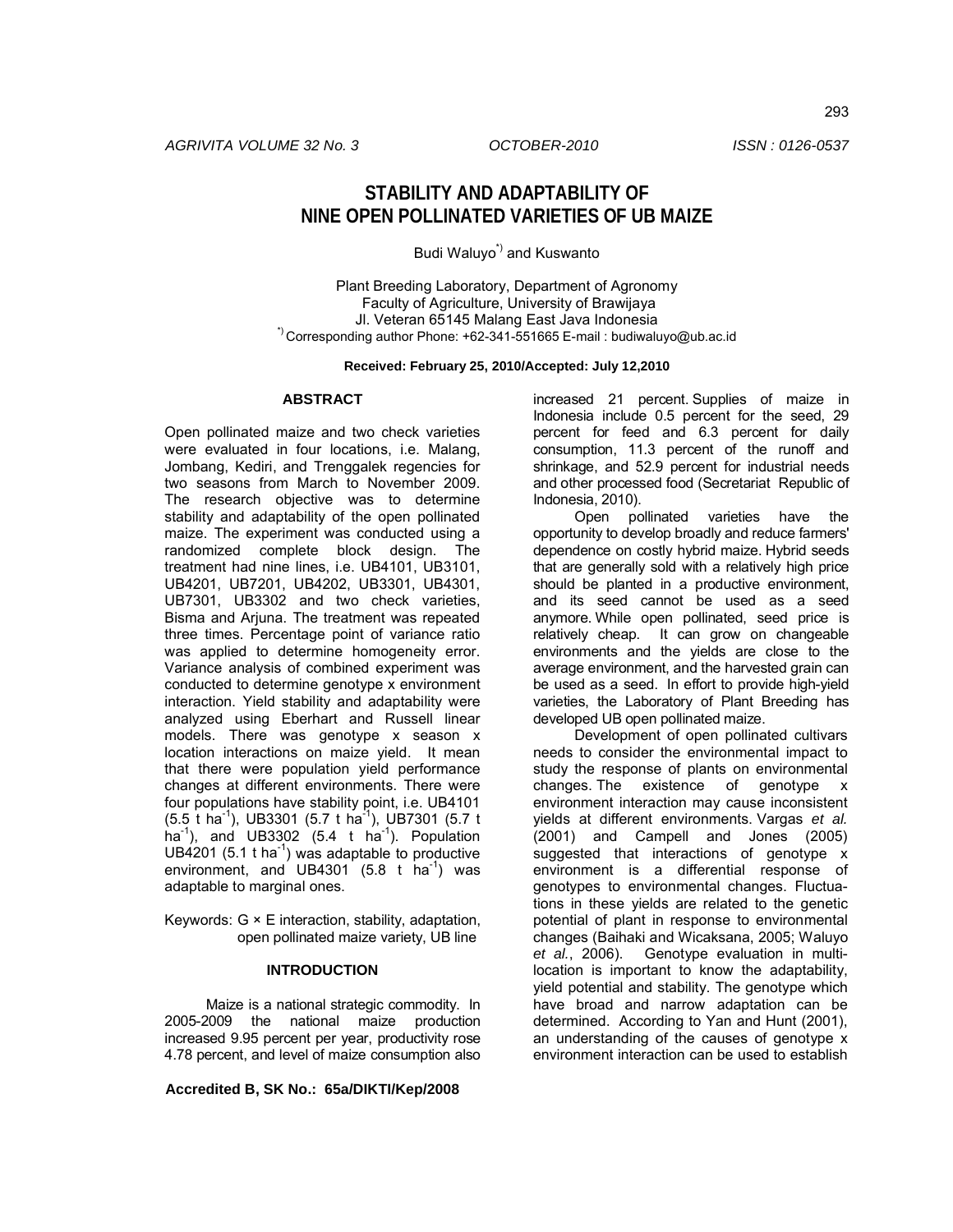breeding objectives, identify ideal test conditions and to formulate recommendations for local adaptation.

Bilbro and Ray (1976) suggested that the breeding program's success will be achieved if the following aspects are considered (i) the level of the genotype, i.e. the average yields compared with the control genotype, (ii) adaptation, which forms an environment that can bring the best genotypes-genotypes, and (iii) stability, i.e. the consistency of the yields of a genotype compared with other genotypes. All these aspects will be integrated in a single measurement yield of a genotype. In this regard, genotype testing is necessary to obtain information about genotype x environment interaction, stability and adaptability of nine open pollinated maize genotypes UB in several different locations and seasons. Some genotypes can be selected and recommended as a potential candidate for high yield varieties. Some varieties have a stability and high yield is needed by farmers having small plots of land to reduce risk of crop failure due to unpredicted changes in environmental factors.

# **MATERIALS AND METHODS**

The field trials were conducted in 4 (four) locations in East Java, namely Jatikerto (Malang, altitude: 330 m above sea level, rainfed, Alfisol soil type, temperature: 27°C, 147 mm rainfall per month), Pare (Kediri, altitude: 200 m above sea level, Entisol soil type, average temperature:  $29^{\circ}$ C and 141 mm rainfall per month), Jombang (Jombang, altitude: 44 m above sea level, rainfed, Vertisol soil type, temperature 27 $\mathrm{^{\circ}C}$  and the average rainfall is 123 mm per month) and Gandusari (Trenggalek, altitude: 120 m above sea level, rainfed, Vertisol soil type, average temperature:  $29^{\circ}$ C and 165 mm rainfall per month). The first planting was conducted at the end of the rainy season 2008/2009, and the second planting was done during the planting season in 2009.

Materials used in this study were nine open pollinated maize genotypes, namely UB4101, UB3101, UB4201, UB7201, UB4202, UB3301, UB4301, UB7301, UB3302, and two open pollinated maize varieties for comparison, namely Bisma and Arjuna, Urea and NPK compound fertilizers. UB genotypes have been developed in the Laboratory of Plant Breeding, Faculty of Agriculture, since 1999 (Waluyo *et al*., 2000; Basuki *et al*., 2001).

At each research location, open pollinated maize genotypes were arranged in a randomized block design (RBD) with three replications. The genotypes were planted in a 3 x 5 m plot consisting of four rows. Each row consisted of 25 plants, so that each plot consisted of 100 plants. Urea, SP-36 and KCl fertilizers were applied at rates of 250 kg ha<sup>-1</sup>,  $SP-36$  100 kg ha<sup>-1</sup>, and KCl 100 kg ha<sup>-1</sup>, respectively. Observation of the conversion yield of seed dry weight (15%) was made in the middle of two rows of the plot (Subandi *et al.*, 1982).

Analysis of variance was performed at each location to assess the differences in response of each population against the location and season and to value the error variance.

Homogeneity of variance test error for all environments was performed using a percentage point the maximum variance ratio and the smallest variance (Petersen, 1994). As recommended by LeClerg *et al.* (1962) and Steel and Torrie (1981) the error variance homogeneity test is needed if the research is to be conducted in more than one location. If the error variance is homogeneous, the test is continued with the analysis of variance combined in some locations and seasons according to McIntosh (1983) with a fixed population model, seasonal and location random. The average difference among populations was tested by using Duncan Multiple Range Test 5%. If the results of the combined analysis of variance for all of the real environment show significant differences, further analysis of stability and adaptation of the results was performed to determine the populations which have a wide adaptability or adapted to specific environmental areas.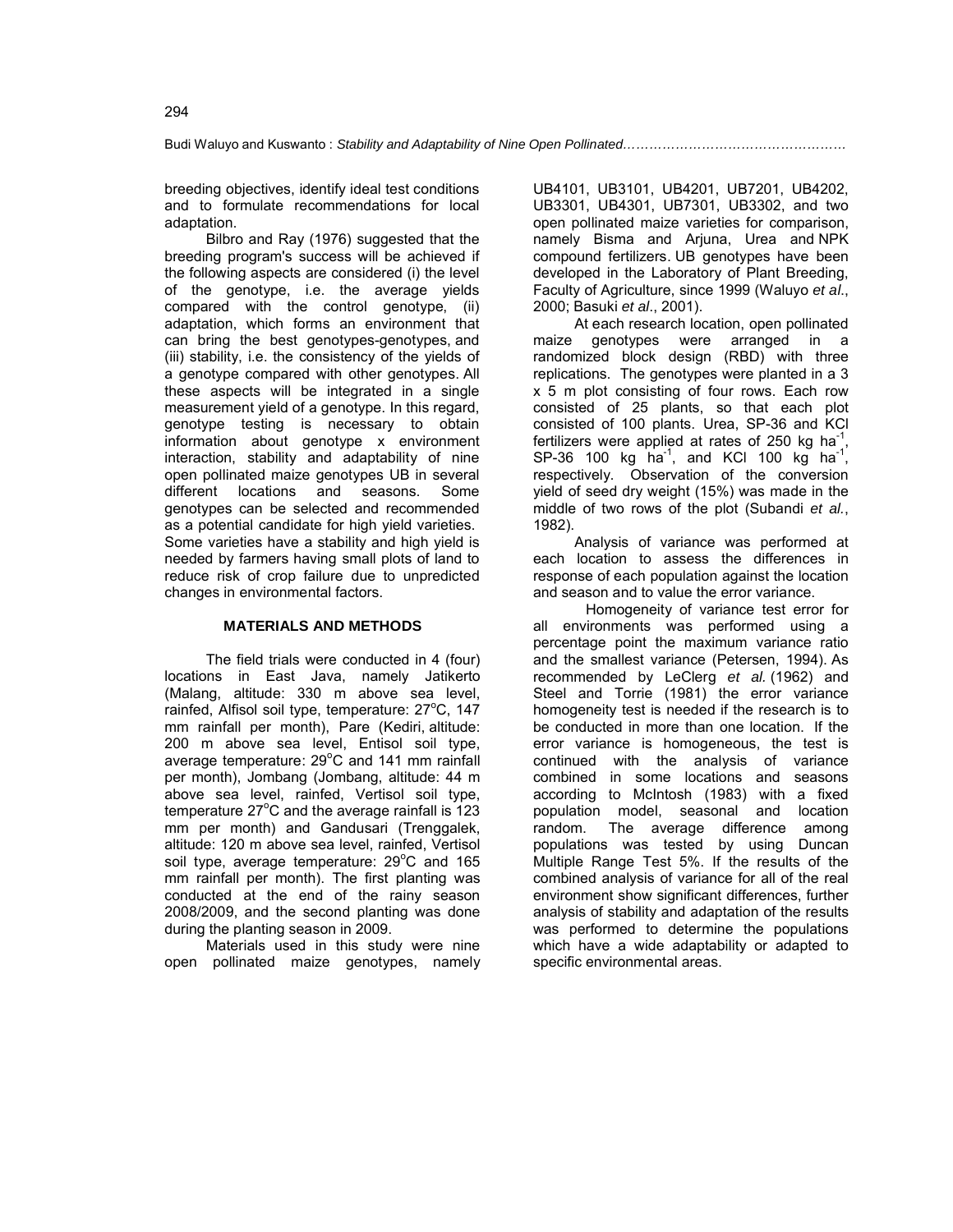| Source                            | df                | Mean square     | F stat              |
|-----------------------------------|-------------------|-----------------|---------------------|
| Seasons                           | v-1               | MS <sub>1</sub> | MS1/MS3             |
| Locations                         | l-1               | MS <sub>2</sub> | MS2/MS3             |
| Seasons x locations               | (y-1)(l-1)        | MS3             | MS3/MS4             |
| Replication (seasons x locations) | $yI(r-1)$         | MS4             |                     |
| Genotypes                         | g-1               | MS5             | (MS5+MS8)/(MS6+MS7) |
| Genotypes x seasons               | $(q-1)(y-1)$      | MS6             | MS6/MS8             |
| Genotypes x locations             | $(g-1)(l-1)$      | MS7             | MS7/MS8             |
| Genotypes x seasons x location    | $(g-1)(y-1)(l-1)$ | MS8             | MS8/MS9             |
| Error                             | $yl(r-1)(t-1)$    | MS9             |                     |
| Total                             | rt-1              | <b>MS</b> Total |                     |

Table 1. Combined analysis of variance in two or more location and seasons

Remarks =  $y=$  season,  $l =$  location,  $r =$  replication,  $q =$  genotypes, KT = mean square

Yield stability was analyzed using a linear model of Eberhart and Russell (1966):  $Y_{ij} = \mu_i + \beta_i I_j + \delta_{ij}$ , where  $Y_{ij}$  = mean of genotypes i-th in environment j-th,  $\mu$  = mean all genotype in all environment,  $\beta_i$  = regression coefficient of genotype i-th in environmental index indicating the genotype of the variation of

environmental response,

$$
I_j = \left(\frac{\sum_i Y_i}{v}\right) - \left(\frac{\sum_i \sum_j Y_i}{vn}\right) =
$$

environmental index, i.e. the average deviation from the genotype in an environment of all average,  $\delta_{ii}$  = deviation from means square of genotype i-th in environment j-th,  $v =$  numbers of genotypes, n = numbers of environment.

A genotype has stable appearance if the value of regression coefficient J Ι  $\overline{\phantom{a}}$ l ſ  $=\frac{1}{2}$ Σ *j j i j ij I Y I*  $b = \frac{1}{\sum t^2}$ is not

significantly different from one and the deviation

 J Ι  $\overline{\phantom{a}}$ l ſ  $=\frac{1}{n-2}$ Σ *r*  $\overline{S}d^2 = \frac{\sum_j \hat{\delta}^2_{ij}}{n-2} - \frac{S^2_{\theta}}{r}$  $n^2 = \frac{1}{n-2}$  $\left.\hat{\delta}_{ij}^{2}$   $\mathcal{S}_{s}^{2}\right|$  is not significantly different

from zero.

Adaptation of the genotypes is determined according to Finlay and Wilkinson (1963). If the value of deviation of genotypes is equal to zero and has a value of b>1, then the population is responsive to the productive environment so that these populations are adaptable to a productive environment. If a population has a value of b <1, then the population is less responsive to environmental changes so that these populations are adaptable to a non productive environment. Analysis of variance was performed using the software DAASTAT (Onofri, 2006), means different test of Duncan's multiple

range test was analyzed using SASM-Agri (Althaus *et al.*, 2001), and the adaptation and yield stability analysis were analyzed using CropStat 2.7 for Windows (Crop Research Informatics Laboratory, 2007) .

# **RESULTS AND DISCUSSION**

#### **Analysis of Variance**

Analysis of variance on the yield of maize indicated that dry grain yield of open pollinated genotypes varied according to location and season (Table 2). It showed that there were genotypes showing high yield at each location and each season, and genetic factors influence the difference in each genotype. However, the differences that occur in genotype are still biased because of the treatment being tested. There are still some elements included such as location, season, and interaction components of the season, location and genetic (Fehr, 1987). Influence of each element can be eliminated by the combined analysis of variance.

Based on the results of homogeneity test error range (Table 2), the error variance ratio of the value of the maximum and minimum error variance was smaller than the value of percentage point error variance ratio of maximum and minimum error variance at level 5% with the db (8, 20). This indicates that the error resulting from the research at each location and season is homogeneous. Thus the combined analysis can be done using the same error.

Combined analysis (Table 3) showed that there were genotypes x season interaction effects on the performance of the genotype x location interaction. The interaction of season and genotype x location also played a role in the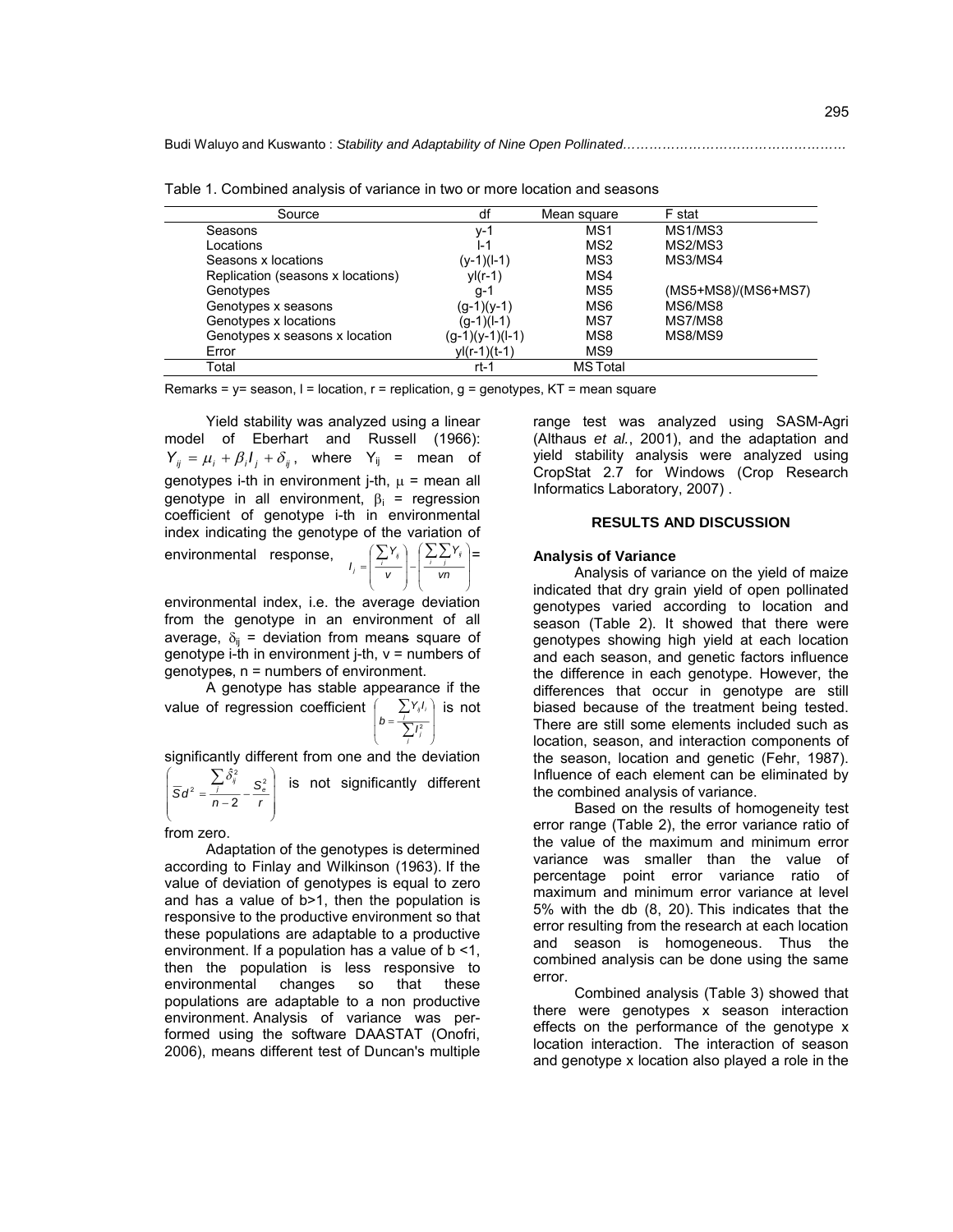diversity of maize genotype appearance. Interaction of season x location of the real environment showed that the average of all<br>maize genotypes had relatively better maize genotypes had relatively better performance in a single season than in other seasons. Because the differences in genotype performance were not part of this comparison, this interaction had no relation to the recommendations related to the appearance of genotype. Thus, comparison of the location and the season was just to show the yield performance of different genotypes in different locations in consecutive seasons.

Genotypes showing significant differences in appearance were caused by differences in genetic potential of maize tested. This gives the opportunity to select a genotype having high

yield. Interaction of genotypes x seasons x locations showed that the genotypes x seasons<br>interaction was different at different interaction was different at different locations. Since the value of the variance for varieties significantly exceeded the variance of genotype x location and genotype x season variance, then the general recommendation can be made to determine the maize genotypes adaptable to specific environments, and the recommendation of genotypes adaptable to all environments. This means there is a harvest fluctuation of maize genotypes in different locations and seasons, and there is a stable performance in all environments. This fluctuation was caused by the accumulation of genetic background influenced by the genotype, planting season, and location.

Table 2. Mean square and homogeneity of error variance test based on percentage of point maximum variance and minimum variance

| Environment                                                                                       | Mean squares of<br>treatment | Means squares of error |  |  |
|---------------------------------------------------------------------------------------------------|------------------------------|------------------------|--|--|
| Jombang MH 2008/2009                                                                              | $0.97*$                      | 0.25                   |  |  |
| Jombang MK 2009                                                                                   | $1.29*$                      | 0.19                   |  |  |
| Kediri MH 2008/2009                                                                               | $0.68*$                      | 0.21                   |  |  |
| Kediri MT2 MK 2009                                                                                | $1.51*$                      | 0.20                   |  |  |
| Malang MH 2008/2009                                                                               | $0.73*$                      | 0.42                   |  |  |
| Malang MK 2009                                                                                    | $1.52*$                      | 0.40                   |  |  |
| Trenggalek MH 2008/2009                                                                           | $0.60*$                      | 0.49                   |  |  |
| Trenggalek MK 2009                                                                                | $1.06*$                      | 0.36                   |  |  |
| Max. Var. / min. Var.                                                                             |                              | 2.6 <sub>ns</sub>      |  |  |
| Table value 5 % for percentage of point maximum<br>variance and minimum variance (Petersen, 1994) |                              | 4.1                    |  |  |

Remarks = \* significant, ns: non-significant

Table 3. Combined analysis of variance in two or more locations and years

| Source                            | df  | Mean square | Fstat | ProbF              |  |
|-----------------------------------|-----|-------------|-------|--------------------|--|
| Seasons                           |     | 107.09      | 3.86  | 0.1441             |  |
| Locations                         | 3   | 59.13       | 2.13  | 0.2749             |  |
| Seasons x locations               | 3   | 27.72       | 42.68 | $0.0000^{\degree}$ |  |
| Replication (seasons x locations) | 16  | 0.65        |       |                    |  |
| Genotypes                         | 10  | 2.73        | 2.04  | 0.0473             |  |
| Genotypes x seasons               | 10  | 0.90        | 1.17  | 0.3494             |  |
| Genotypes x locations             | 30  | 0.81        | 1.04  | 0.4524             |  |
| Genotypes x seasons x locations   | 30  | 0.77        | 2.45  | 0.0002             |  |
| Error                             | 160 | 0.32        |       |                    |  |
| Total                             | 263 | 1.95        |       |                    |  |
| $CV = 10.6%$                      |     |             |       |                    |  |

Remarks = \*significant at F5%, \*\* significant at F1%, df = degree of freedom

296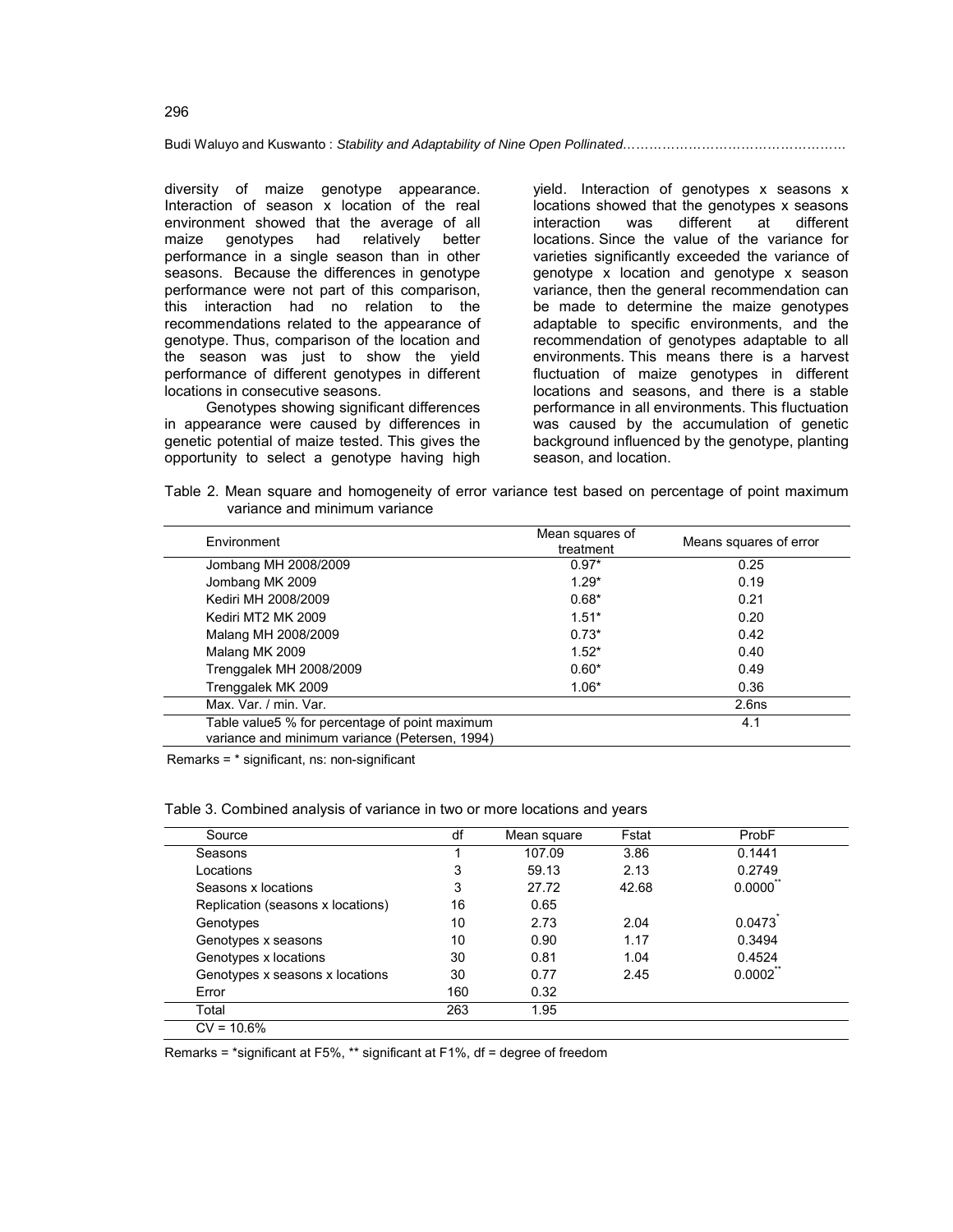According to Allard and Bradshaw (1964), the fluctuation caused by differences in the composition of the genes was possessed by each genotype. Genotypes having a broad genetic makeup or genotype buffer have strong individual ability to resist the influence of environmental changes on the wide range of environments. On the other hand, those having a narrow genetic makeup will have a low buffer genotype or individuals that can easily be influenced by environment. As proposed by Geiger and Servaites (1991), plant response to environmental changes can be described as a modification of organs and redistribution of photosynthates between the biochemical pathways that enables plants to keep utilizing the potential of the environment optimally. Interwoven cues and response mechanisms are genetically complex and varied in levels of efficiency in the utilization of these environments, and they have a different mechanism in each genotype. Kang (1998) suggested that genotype x environment interaction occur because of (1) environmental stress on the genome, (2) the biotic stress that causes long-term induction and has a broad spectrum such as systemic resistance (SAR), superoxide dismutases (SOD) or associated with catalases performances in different environments, (3) the biochemical mechanisms of plant diversity in response to environmental stress as biological, chemical, and physically shown by the decrease of photosynthesis, biomass, and growth, and (4) the high level of phenotypic flexibility of the plant environment experience fluctuations.

With the existence of genotype x environment interaction, a genotype that displays the highest yield at a given location is often not consistent in other locations. It is difficult for breeders to select the best strain (Samaullah and Moentono, 1996). Baihaki *et al.* (1976) argued that the magnitude of genotype x environment interactions needs to be considered to avoid loss of potential genotypes. Therefore, the testing of a strain in several different environments needs to be done to obtain more comprehensive information mainly about the diversity that comes under the influence of different external conditions. Waluyo *et al.* (2006) who tested the genotype x environment interaction on maize at five locations i.e., Blitar, Malang, Kediri, Jember and Probolinggo*,* indicated that some maize genotypes showed yield fluctuations beside the

appearance of other genotypes that was relatively stable in some locations. Thus, the yields of maize will always be influenced by the environment.

# **Yield Stability and Adaptability**

In this study, the genetic composition of genotypes in a population is heterozygousheterogeneous and phenotypical is almost uniform. This study shows the effect of the interaction season x genotype x location (Table 4). Table 4 shows that the variations of maize genotype performance ware influenced by genetic factors, locations, seasons, and the interaction of all factors. Because there was interaction between season and environmental location, the combination of interaction is divided into eight units and each genotype can be assessed in the range of yield stability and environmental adaptability. Annicchiarico (2002) suggested that the environment is the accumulation of all the elements of climate, soil, biotic factors, and cultivation conditions in a location and season. Environment can also be connected to the cultivation system. The environmental review is not specifically elucidated by breeders but rather by how the genetic response of all the elements influences plant growth. The consequences of genotype x environment interaction are the existence of different responses of each genotype at different locations and seasons. In this experiment, elements of climate, soil type, average temperature, altitude and rainfall showed a variation.

In Jombang planting season 1, all tested genotypes (UB4101, UB3101, UB4201, UB7201, UB4202, UB 3301, UB 4301, UB7301 and UB 3302) had the same appearance with that of Bisma variety, and the performance of UB3101, UB4201, UB7201, UB4202 and UB7301 genotypes were similar to Arjuna variety. In Jombang planting season 2, eight genotypes (UB4101, UB3101, UB4201, UB 4202, UB7201, UB 4301, UB7301 and UB 3302) looked similar to Bisma and seven genotypes (UB4101, UB3101, UB4201, UB7201, UB4202, UB 4301 and UB 3302) looked similar to Arjuna. Genotypes that resulted in highest yields in Jombang planting season 1 and planting season 2 were UB3301 and UB7301 (Table 4). In Kediri planting season 1 there were eight genotypes (UB4101, UB3101, UB4201, UB 4202, UB7201, UB 4301, UB7301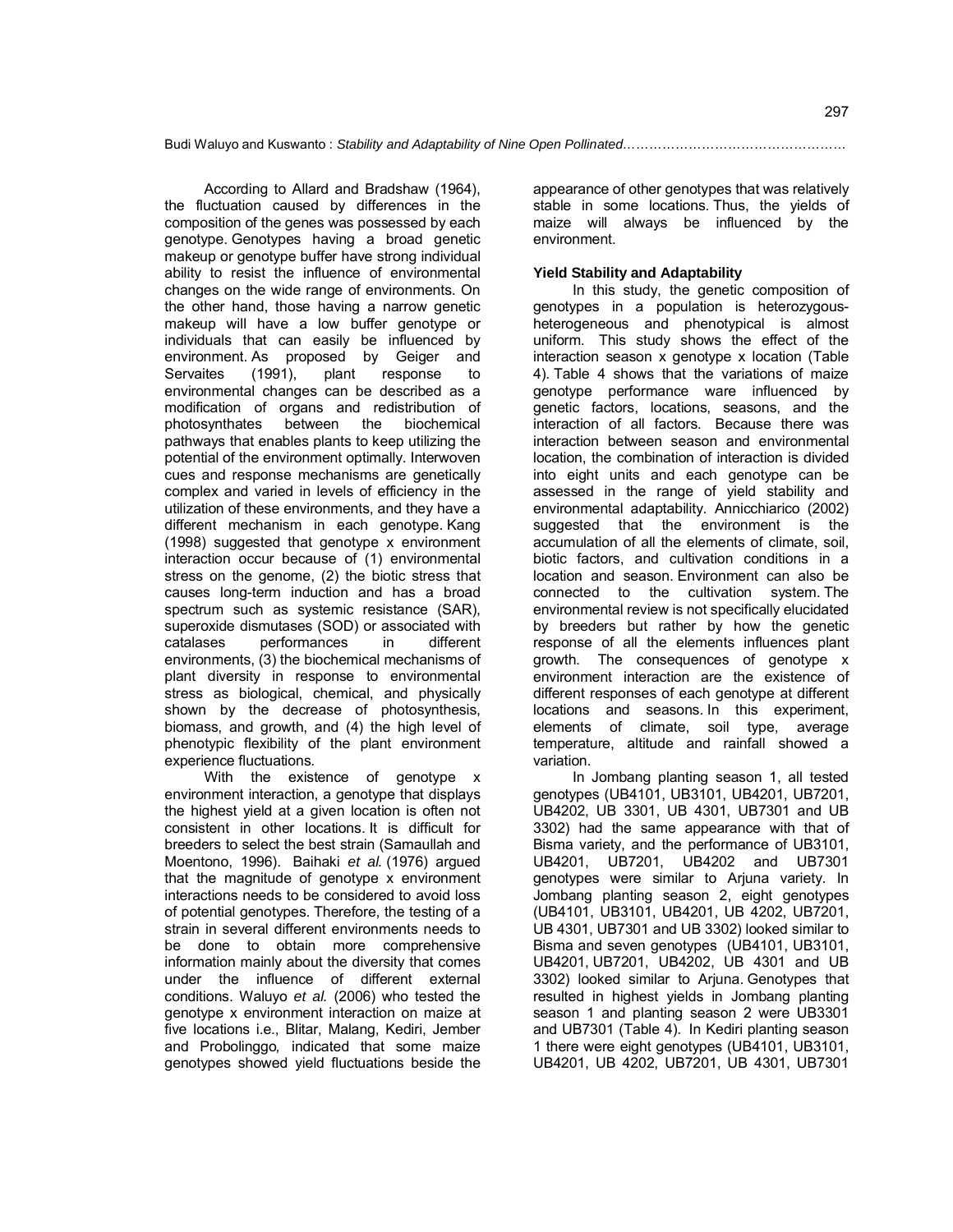and UB 3302) that looked similar to Bisma, and there were eight genotypes (UB4101, UB3101, UB4201, UB 4202, UB7201, UB 4301, UB7301 and UB 3302) that looked similar to Arjuna. In Kediri planting season 2, seven genotypes (UB3101, UB4201, UB7201, UB4202, UB 3301, UB 4301 and UB 3302) looked similar to Bisma, and eight genotypes (UB3101, UB4201, UB7201, UB4202, UB 3301, UB 4301, UB7301 and UB 3302) looked similar to Arjuna. Considering the yield performance in Kediri planting season 1 and planting season 2, there were four superior genotypes, namely UB4101, UB4301, UB7301 and UB3302 (Table 4).

In Malang planting season 1 and planting season 2, there were eight genotypes (UB4101, UB3101, UB4201, UB7201, UB4202, UB 4301, UB7301 and UB 3302) having similar appearances to Bisma and Arjuna. Based on the yield rank, there were only four genotypes showing high yields, i.e. UB4101, UB4301, UB7301 and UB3302 (Table 4).

In Trenggalek planting season 1, there were seven genotypes (UB4101, UB4201, UB7201, UB4202, UB 3301, UB7301 and UB 3302) that looked similar to Bisma, and all nine genotypes (UB4101, UB3101, UB4201, UB7201, UB4202, UB 3301, UB 4301, UB7301 and UB 3302) looked similar to Arjuna. In Trenggalek planting season 2, all nine genotypes looked similar to Arjuna and Bisma varieties. Based on the change of the genotype rating, there were four physiologically excellent genotypes at the planting season 1 and planting season2, i.e. UB4101, UB7201, UB4301 and UB7301 (Table 4). The existence of genotype rank changes compared with the check varieties, and the change in average rank of the genotypes showed the existence of environmental influences that changed the appearance of maize genotypes. Waluyo *et al.* (2006) also found changes in ratings on hybrid maize grown in several locations.

Based on the analysis of yield stability of Eberhart and Russell (1966) and Finlay and Wilkinson (1963), this study gained seven genotypes UB and two varieties that can adapt to all locations and at different planting seasons, and two of the seven genotypes adapted to specific environmental (Table 4). In addition to adapting to a broad or narrow adapted genotypes selected, the genotypes must also have

appearance of yields above common average and have an average yield equal to or higher than the check varieties.

Genotypes having stable appearance, ability to adapt to a wider environment, and high yield were UB4101 (5.5 t ha<sup>-1</sup>), UB3301 (5.7 t ha<sup>-1</sup>), UB7301 (5.7 t ha<sup>-1</sup>) and UB3302 (5.4 t ha<sup>-1</sup>). Each of these genotypes had a regression coefficient equal to one and the deviation of the regression was zero, and the yield performance was higher than the general average. Such genotypes would have the appearance of conformity with environmental productivity.

UB4201 (5.1 t ha<sup>-1</sup>) have a lower yield average than the general average and adapted to the productive environments. This genotype also showed similar yield to the check varieties. This genotype had a regression coefficient value above one and deviation of regression was zero. Such a genotype is very responsive to environmental changes with high input. UB4301  $(5.8 \t{t} \text{ha}^{-1})$  was adapted to marginal environments. This genotype had a regression coefficient value below one and the deviation of the regression was zero. Appearance of this genoype was usually below average and not responsive to environmental changes. Utilization of broadly adapted genotypes where the approach to improving yields in farming can be done with the cultivation techniques that are commonly practiced by farmers. If genotyping for productive environment is carried out by intensive cultivation, the yield obtained would be very high, but this practice will burden small holder farmers while the adaptive genotypes in the marginal environment may be cultivated with low input farming systems. Testing on a wider range of locations and different seasons is necessary to elucidate the more representative stability and adaptability.

Results of interpretation of the environmental index showed that Jombang in the first planting season had an unproductive environment, the environmental index -2.1 and the second planting season to be somewhat productive cropping environment with an index of<br>0.3 (Table 4). Unproductive environment 0.3 (Table 4). Unproductive environment occurred because the land use is rainfed. Although the first planting was conducted in the rainy season, there was no rain during early plant growth, so the plants experienced drought stress.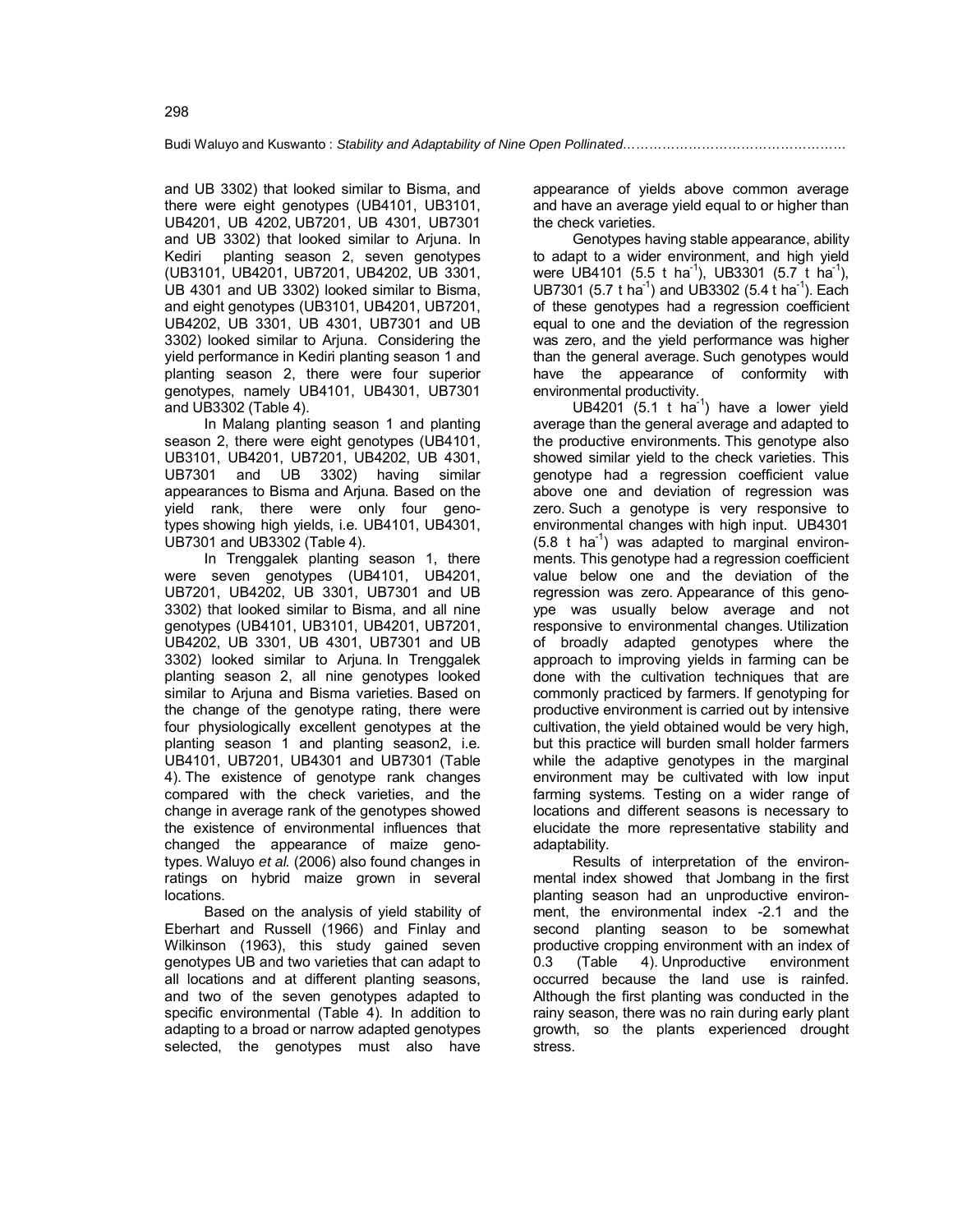| Genotypes            | Jombang           |                   | Kediri            |                 | Malang            |                   | Trenggalek       |                   | Yield                          |        |                  |
|----------------------|-------------------|-------------------|-------------------|-----------------|-------------------|-------------------|------------------|-------------------|--------------------------------|--------|------------------|
|                      | PT <sub>1</sub>   | PT <sub>2</sub>   | PT <sub>1</sub>   | PT <sub>2</sub> | PT <sub>1</sub>   | PT <sub>2</sub>   | PT <sub>1</sub>  | PT <sub>2</sub>   | Means<br>(t ha <sup>-1</sup> ) | bi     | sdi <sup>2</sup> |
| UB4101               | 2.4c              | 5.0 <sub>c</sub>  | 5.0abc            | 6.5a            | 5.5abc            | 7.8bcd            | 5.9a             | 5.5abc            | 5.5                            | 1.1    | 0.4              |
| UB3101               | 3.1abc            | 5.2c              | 4.8 <sub>bc</sub> | 5.2bcde         | 5.3abc            | 6.9d              | 4.7b             | 4.3 <sub>d</sub>  | 4.9                            | 0.8    | 0.0              |
| UB4201               | 2.7 <sub>bc</sub> | 5.5 <sub>bc</sub> | 4.6c              | 4.4e            | 4.6c              | 9.2a              | 5.3ab            | 4.6 <sub>cd</sub> | 5.1                            | $1.4*$ | 0.2              |
| <b>UB7201</b>        | 2.8 <sub>bc</sub> | 4.9c              | 4.3 <sub>c</sub>  | 4.3e            | 5.2 <sub>bc</sub> | 6.9d              | 5.1ab            | 5.7ab             | 4.9                            | 0.9    | 0.1              |
| UB4202               | 2.7 <sub>bc</sub> | 5.4 <sub>bc</sub> | 5.0abc            | 4.9cde          | 5.8ab             | 7.6cd             | 5.1ab            | 4.4 <sub>d</sub>  | 5.1                            | 1.0    | 0.0              |
| UB3301               | 4.0a              | 7.1a              | 5.9a              | 4.5de           | 6.3a              | 7.7cd             | 5.1ab            | 4.8bcd            | 5.7                            | 0.8    | 0.6              |
| UB4301               | 4.0a              | 5.8 <sub>bc</sub> | 5.7ab             | 5.5abcd         | 6.0ab             | 7.8bcd            | 5.8a             | 6.2a              | 5.8                            | $0.8*$ | $-0.1$           |
| UB7301               | 3.5abc            | 6.4ab             | 5.0abc            | 6.2ab           | 5.2 <sub>bc</sub> | 8.7ab             | 5.2ab            | 5.5abc            | 5.7                            | 1.2    | 0.1              |
| UB3302               | 3.7ab             | 5.3c              | 5.0abc            | 5.7abc          | 5.6abc            | 8.0 <sub>bc</sub> | 4.5 <sub>b</sub> | 5.6abc            | 5.4                            | 0.9    | 0.1              |
| Bisma                | 3.2abc            | 5.4bc             | 4.7bc             | 4.6cde          | 5.3 <sub>bc</sub> | 8.0bcd            | 4.6b             | 5.2abcd           | 5.1                            | 1.1    | 0.0              |
| Arjuna               | 2.6c              | 5.1c              | 4.4c              | 5.2bcde         | 4.9 <sub>bc</sub> | 7.2 <sub>cd</sub> | 4.9ab            | 5.4abcd           | 5.0                            | 1.0    | 0.0              |
| Means of             | 3.2               | 5.6               | 4.9               | 5.2             | 5.4               | 7.8               | 5.1              | 5.2               | 5.3                            |        |                  |
| environment          |                   |                   |                   |                 |                   |                   |                  |                   |                                |        |                  |
| Environment          | $-2.1$            | 0.3               | $-0.3$            | $-0.1$          | 0.1               | 2.5               | $-0.2$           | $-0.1$            |                                |        |                  |
| al index             |                   |                   |                   |                 |                   |                   |                  |                   |                                |        |                  |
| Means of<br>location | 4.4               | 5.1               | 6.6               | 5.1             |                   |                   |                  |                   |                                |        |                  |

Table 4. Performance yield stability and adaptability ( $t$  ha<sup>-1</sup>) across environment

Remarks =  $b$  = coefficient regression, Sdi<sup>2</sup> =deviation, numbers followed by same letter in a column are not significantly different in Duncan's multiple range test 5%, \* significant different from 1 or 0, PT = planting season

Kediri and Trenggalek have a less productive environment in the first and second planting seasons. This is because of drought stress during the experiment. Malang has a productive environment compared to the three locations both in the first and second planting season (0.1 and 2.5). This is because of insufficient irrigation water for plants. Productive environment is characterized by the average value of the environment and high environmental index values. Less productive environment is characterized by the average value of the environment and lower environmental index value.

Although the genetic expression will be influenced by the environment, some plants can benefit the environment by converting an optimal yield that is shown by the low level of fluctuations in the environment at large. According to Allard and Bradshaw (1964), the stability of the yields is determined by the individual buffer and buffer genotype. The heterozygous individuals are more resistant to environmental fluctuations compared with the homozygous plants, and the heterozygous genotype-heterogeneous will have the resilience to environmental changes compared with the homogenous genotype. The mechanism of stability emerged through genetic heterogeneity, the compensation component of yield, tolerance to environmental stress, and rapid recovery of power against environmental stresses (Heinrich *et al.*, 1983).

#### **CONCLUSIONS AND SUGGESTIONS**

Yield performance of open pollinated maize UB is influenced by genetic factors, environmental and their interactions. There are genotypes that are broadly adapted to all environments and there are genotypes that are adapted to specific environments. Open pollinated maize genotypes that have higher yields than the check varieties, and that have high yield stability and wide adaptability, are namely UB4101 (5.5 t ha<sup>-1</sup>), UB3301 (5.7 t ha<sup>-1</sup>), UB7301 (5.7 t ha<sup>-1</sup>), and UB3302 (5.4 t ha<sup>-1</sup>). UB4201  $(5.1 \text{ t} \text{ ha}^{-1})$  adapted in productive environment, while UB4301 (5.8 t ha<sup>-1</sup>) adapted in marginal environment.

According to the Regulation of the Minister of Agriculture No: 37/Permentan/OT.140/8/2006 about Testing, Assessment, Release and Withdrawal of Variety, the candidate varieties of maize that will be released as new varieties should be tested for adaptation at 16 units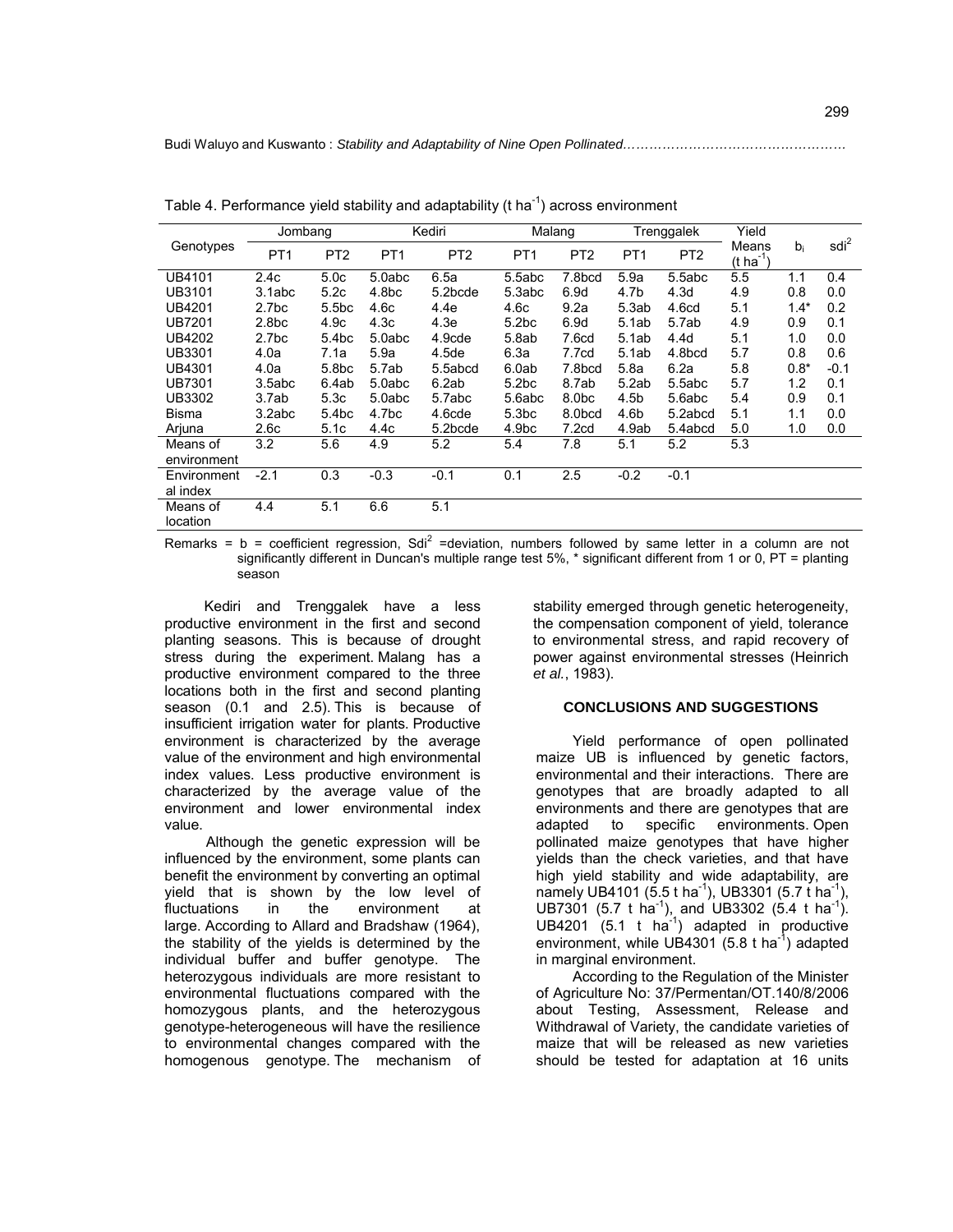consisting of eight different locations during two seasons. Thus, the selected genotypes still require minimal testing at four locations during two seasons in order to fulfill the trial as the potential release of superior varieties of high yielding open pollinated maize UB.

### **ACKNOWLEDGEMENTS**

The author would like to thank Directorate General of Higher Education, Ministry of National Education, In accordance with the Letter of Agreement Implementation of the National Strategic Research Grant, No. : 0174.0/023-04.2/XV/2009, 31 December 2008 and by the Rector Decree No : 160/SK/2009, 7 May 2009 which has supported the implementation of research testing open pollinated maize UB in Plant Breeding Laboratory Department of Agronomy, Faculty of Agriculture, University of Brawijaya.

#### **REFERENCES**

- Allard, R.W. and A.D. Bradshaw. 1964. Implication of genotype-environment in applied plant breeding. Crop. Sci. 4: 503-507.
- Althaus, R.A., M.G. Canteri and E.A. Giglioti. 2001. Tecnologia da informação aplicada ao agronegócio e ciências ambientais: sistema para análise e separação de médias pelos métodos de Duncan, Tukey e Scott-Knott. Anais do X Encontro Anual de Iniciação Científica, Parte 1, Ponta Grossa. p.280 - 281.
- Annicchiarico, P. 2000. Genotype x environment interactions - challenges and opportuneties for plant breeding and cultivar recommendations. FAO Plant Production and Protection Paper–174. Food and Agriculture Organization of the United Nations, Rome, Italy.
- Baihaki, A. dan N. Wicaksana. 2005. Interaksi genotip × lingkungan, adaptabilitas dan stabilitas hasil dalam pengembangan tanaman varietas unggul di Indonesia. Zuriat 16 (1):1−8
- Baihaki, A., R.E. Stucker and J.W. Lambert. 1976. Association of genotype x environment interactions with performance level of soybean line in preliminary yield test.. Crop. Sci. 16: 718- 721.
- Basuki, N., B. Waluyo dan N. Kendarini. 2001. Keragaman Populasi Tanaman Generasi  $F_1$  Hasil Persilangan Varietas Hibrida x Hibrida Dan Hibrida x Komposit. Laporan Peneltian DPP Fakultas Pertanian Unibraw.
- Bilbro, J.D. and L.L. Ray. 1976. Environmental stability and adaptation of several cotton cultivars. Crop Sci. 16: 821–824.
- Campbell, B.T. and M.A. Jones. 2005. Assessment of genotype × environment interactions for yield and fiber quality in cotton performance trials. Euphytica: 144: 69–78.
- Crop Research Informatics Laboratory. 2007. Manual of CropStat for Windows Version 7.2.2007.3. International Rice Research Institute. Metro Manila, Philippines.
- Eberhart, S.A. and W. A. Russel. 1966. Stability parameter for comparing varieties*.* Crop Sci. 6 : 36-40.
- Fehr, W.R. 1987. Principles of Cultivar Development. Theory and Technique. Vol. 1. Collier McMillan Publishers. London.
- Finlay, K.W. and G.N. Wilkinson. 1963. The analysis of adaptation in plant breeding program. Aust. J. Agron. Res. 14: 742- 754.
- Geiger, D. R, and J.C. Servaites. 1991. Carbon allocation and response to stress. *In* Response of Plant to Multiple Stresses. p 103-127. *Edited by* H. Mooney, W. Winner, E. Pell, and Chu E. Acad. Press.
- Heinrich, G.M., C.A. Francis, and J.D. Eastin. 1983. Stability of grain sorghum yield components across diverse environment. Crop. Sci. 23:209-212.
- Kang, M.S. 1998. Using genotype by environment interaction for crop cultivar development. Advances in Agronomy 62: 200-252.